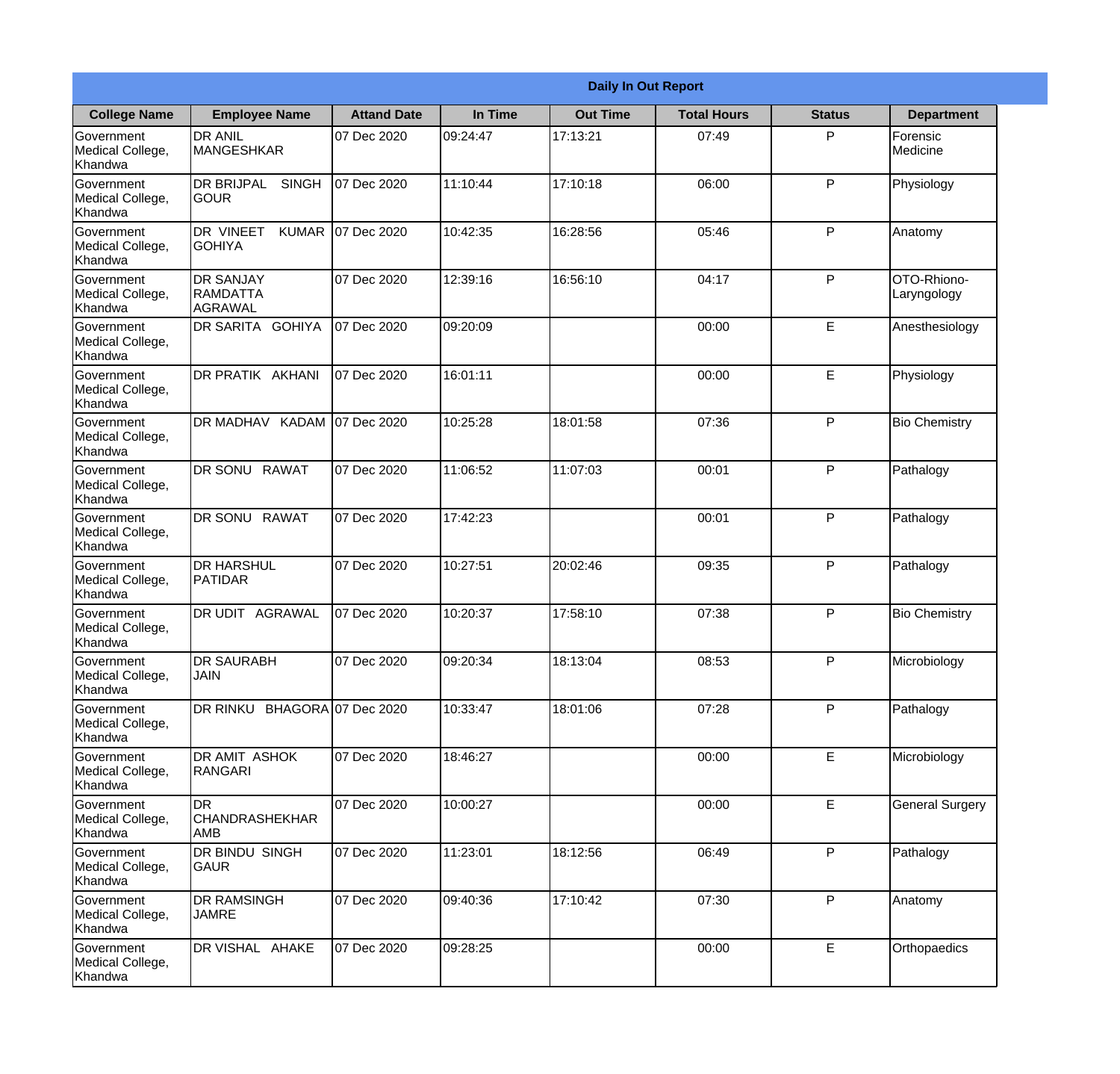| <b>Designation</b>                  | Category            |
|-------------------------------------|---------------------|
| <b>Assistant Professor</b>          | Para Clinical       |
| Demonstrator/Tutor                  | Non Clinical        |
| Professor                           | <b>Non Clinical</b> |
| Professor                           | Clinical            |
| Professor                           | Clinical            |
| <b>Assistant Professor</b>          | Non Clinical        |
| <b>Assistant Professor</b>          | <b>Non Clinical</b> |
| Demonstrator/Tutor   Para Clinical  |                     |
| Demonstrator/Tutor   Para Clinical  |                     |
| <b>Assistant Professor</b>          | Para Clinical       |
| Associate Professor Non Clinical    |                     |
| Associate Professor   Para Clinical |                     |
| Assistant Professor   Para Clinical |                     |
| Professor                           | Para Clinical       |
| <b>Assistant Professor</b>          | <b>Clinical</b>     |
| Associate Professor   Para Clinical |                     |
| Demonstrator/Tutor   Non Clinical   |                     |
| <b>Assistant Professor</b>          | <b>IClinical</b>    |

## **Daily In Out Report**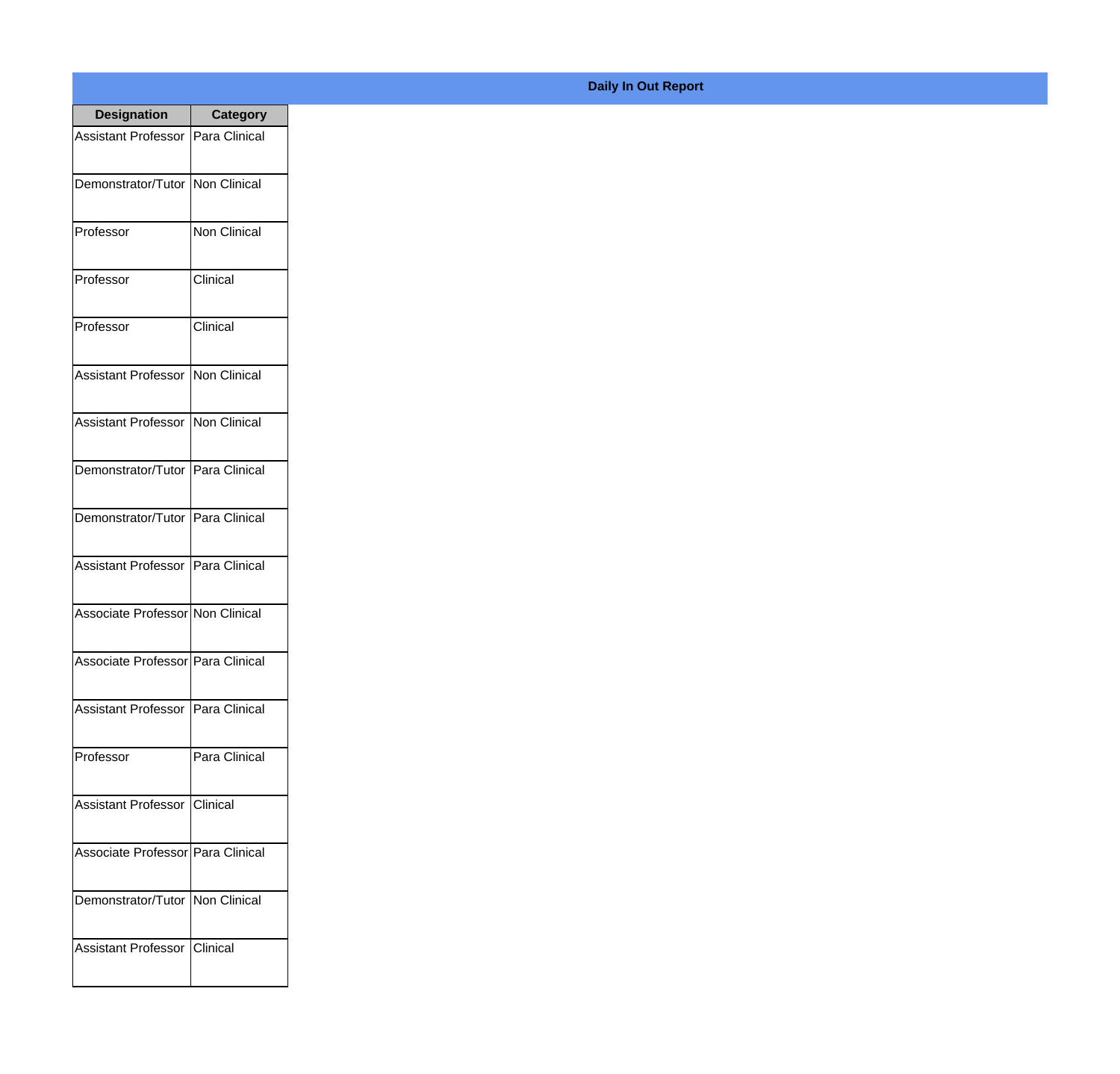|                                                  |                                                       |             |          |          | <b>Daily In Out Report</b> |   |                       |
|--------------------------------------------------|-------------------------------------------------------|-------------|----------|----------|----------------------------|---|-----------------------|
| <b>Government</b><br>Medical College,<br>Khandwa | <b>DR DWARKA</b><br><b>PRASAD GOTHRE</b>              | 07 Dec 2020 | 11:06:17 | 18:39:39 | 07:33                      | P | <b>Bio Chemistry</b>  |
| Government<br>Medical College,<br>Khandwa        | <b>DR SOUMITRA</b><br><b>SETHIA</b>                   | 07 Dec 2020 | 13:25:10 | 19:01:22 | 05:36                      | P | Community<br>Medicine |
| <b>Government</b><br>Medical College,<br>Khandwa | <b>DR SOURYAKANT</b><br>VARANDANI                     | 07 Dec 2020 | 10:48:13 | 17:34:48 | 06:46                      | P | Community<br>Medicine |
| <b>Government</b><br>Medical College,<br>Khandwa | <b>DR RASHMI YADAV</b>                                | 07 Dec 2020 | 09:36:13 | 17:13:52 | 07:37                      | P | Community<br>Medicine |
| Government<br>Medical College,<br>Khandwa        | DR LEENA PARIHAR                                      | 07 Dec 2020 | 10:43:36 | 17:09:19 | 06:26                      | P | Community<br>Medicine |
| Government<br>Medical College,<br>Khandwa        | <b>MR PIYUSH KUMAR</b><br><b>MISHRA</b>               | 07 Dec 2020 | 10:33:25 | 18:16:25 | 07:43                      | P | Community<br>Medicine |
| <b>Government</b><br>Medical College,<br>Khandwa | DR SACHIN PARMAR 07 Dec 2020                          |             | 11:12:30 | 19:01:30 | 07:49                      | P | Community<br>Medicine |
| Government<br>Medical College,<br>Khandwa        | <b>DR SAGAR MEENA</b>                                 | 07 Dec 2020 | 12:39:54 |          | 00:00                      | E | Forensic<br>Medicine  |
| Government<br>Medical College,<br>Khandwa        | <b>DR MANOJ BALKE</b>                                 | 07 Dec 2020 | 09:15:33 | 19:07:46 | 09:52                      | P | Ophthalmology         |
| Government<br>Medical College,<br>Khandwa        | <b>DR SIDDHARTH</b><br><b>BANODE</b>                  | 07 Dec 2020 | 09:31:48 | 17:14:44 | 07:43                      | P | Pharmacology          |
| <b>Government</b><br>Medical College,<br>Khandwa | <b>DR CHANDNI</b><br>KAROLE                           | 07 Dec 2020 | 09:49:30 | 14:28:25 | 04:39                      | P | Ophthalmology         |
| Government<br>Medical College,<br>Khandwa        | <b>DR PRIYA KAPOOR</b><br>KAPOOR                      | 07 Dec 2020 | 09:59:23 | 17:01:06 | 07:02                      | P | Pathalogy             |
| Government<br>Medical College,<br>Khandwa        | <b>DR SAPNA</b><br>MAHESHRAM                          | 07 Dec 2020 | 10:18:36 | 18:16:16 | 07:58                      | P | Community<br>Medicine |
| <b>Government</b><br>Medical College,<br>Khandwa | <b>DR RAJENDRA</b><br><b>SINGH MANDLOI</b>            | 07 Dec 2020 | 10:05:20 | 17:10:25 | 07:05                      | P | <b>Bio Chemistry</b>  |
| Government<br>Medical College,<br>Khandwa        | <b>DR SEEMA</b><br><b>SUDHAKARRAO</b><br><b>SUTAY</b> | 07 Dec 2020 | 11:06:07 |          | 00:00                      | E | Forensic<br>Medicine  |
| Government<br>Medical College,<br>Khandwa        | <b>DR AJAY</b><br>NARWARIYA                           | 07 Dec 2020 | 15:26:58 |          | 00:00                      | E | Microbiology          |
| Government<br>Medical College,<br>Khandwa        | DR RAKESH SINGH<br><b>HAZARI</b>                      | 07 Dec 2020 | 17:58:20 |          | 00:00                      | E | Pathalogy             |
| Government<br>Medical College,<br>Khandwa        | <b>DR NISHA</b><br><b>KAITHWAS</b>                    | 07 Dec 2020 | 10:26:42 | 13:30:40 | 03:04                      | P | Psychiatry            |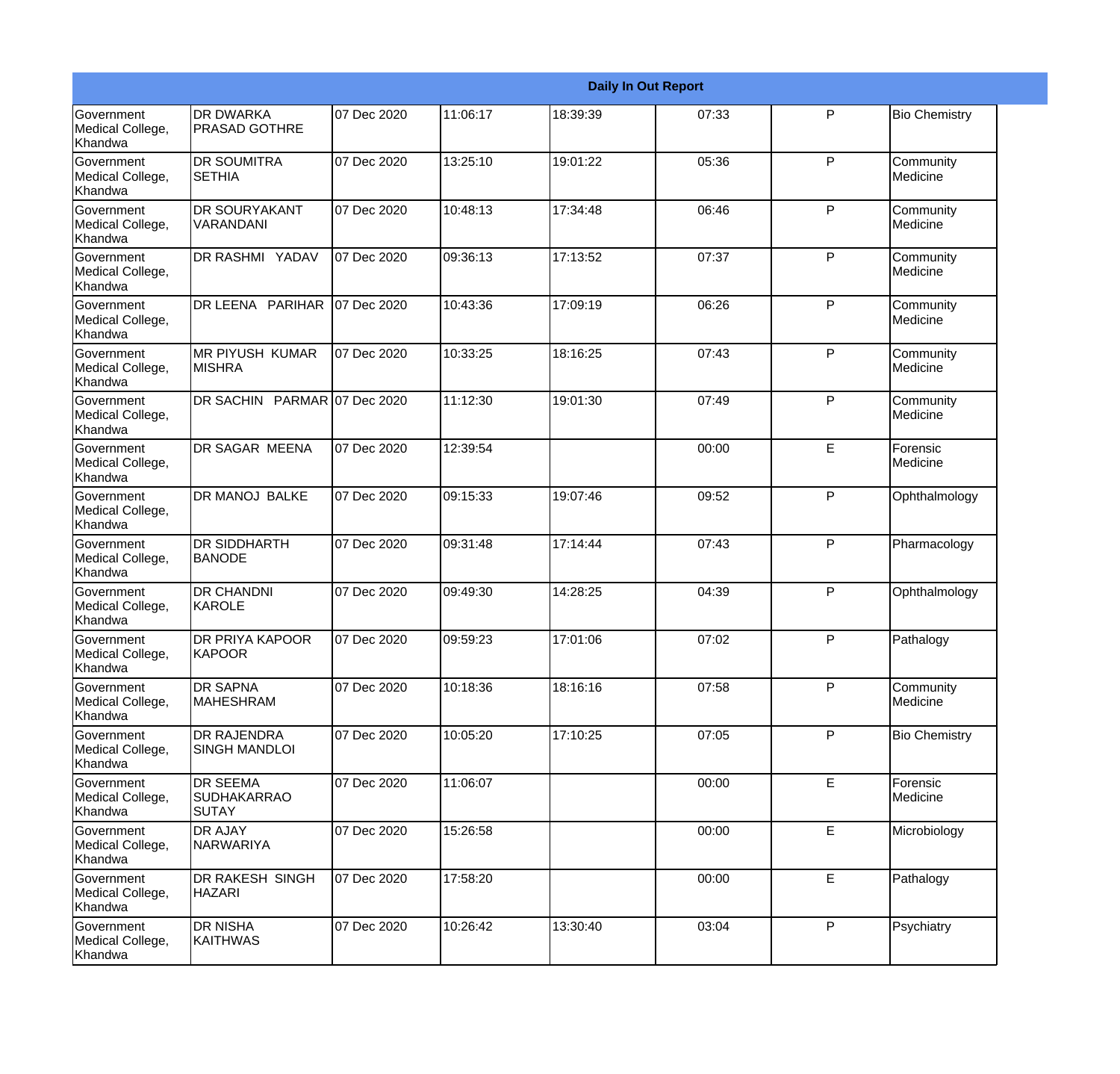| Demonstrator/Tutor Non Clinical     |               |
|-------------------------------------|---------------|
| Assistant Professor   Para Clinical |               |
| Demonstrator/Tutor Para Clinical    |               |
|                                     |               |
| Assistant Professor   Para Clinical |               |
| Assistant Professor   Para Clinical |               |
| Statistician                        | Para Clinical |
| Assistant Professor Para Clinical   |               |
| Demonstrator/Tutor Para Clinical    |               |
| Assistant Professor Clinical        |               |
| Associate Professor Para Clinical   |               |
| Assistant Professor Clinical        |               |
| Demonstrator/Tutor Para Clinical    |               |
| Associate Professor Para Clinical   |               |
| Demonstrator/Tutor Non Clinical     |               |
| Professor                           | Para Clinical |
| Demonstrator/Tutor Para Clinical    |               |
| Professor                           | Para Clinical |
| Assistant Professor                 | Clinical      |
|                                     |               |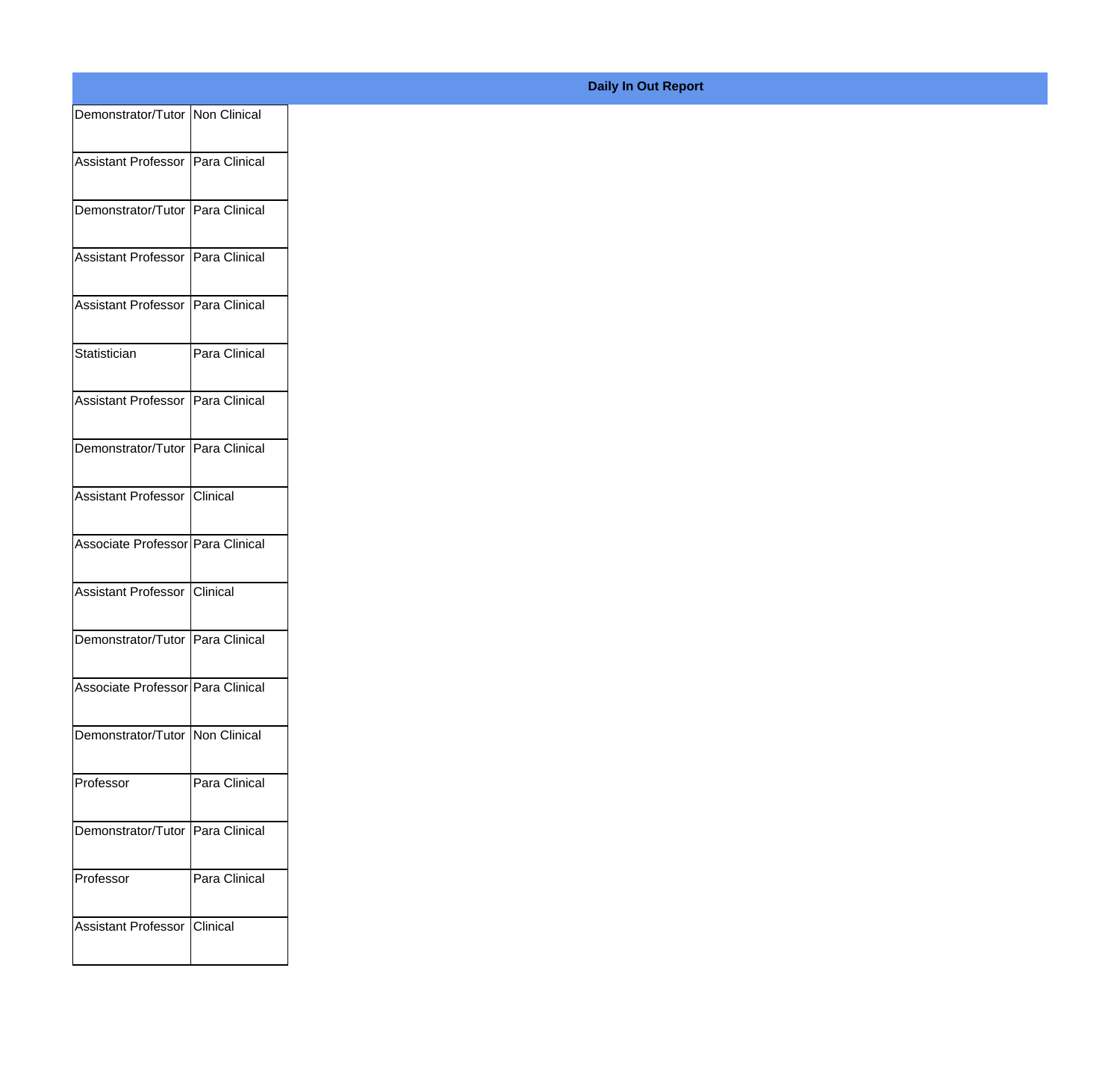|                                           |                                                       | <b>Daily In Out Report</b> |           |          |       |              |                             |
|-------------------------------------------|-------------------------------------------------------|----------------------------|-----------|----------|-------|--------------|-----------------------------|
| Government<br>Medical College,<br>Khandwa | <b>DR ANANT</b><br><b>TUKARAM PAWAR</b>               | 07 Dec 2020                | 11:34:32  | 19:01:11 | 07:27 | P            | Community<br>Medicine       |
| Government<br>Medical College,<br>Khandwa | DR SHAIKH M.KHALIQ 07 Dec 2020                        |                            | 11:42:32  |          | 00:00 | E            | <b>Bio Chemistry</b>        |
| Government<br>Medical College,<br>Khandwa | <b>DR RAJU</b>                                        | 07 Dec 2020                | 13:39:42  | 17:09:59 | 03:30 | P            | Forensic<br>Medicine        |
| Government<br>Medical College,<br>Khandwa | <b>DR MAHENDRA</b><br><b>PANWAR</b>                   | 07 Dec 2020                | 09:30:21  |          | 00:00 | E            | Orthopaedics                |
| Government<br>Medical College,<br>Khandwa | DR AJAY GANGJI                                        | 07 Dec 2020                | 11:30:50  |          | 00:00 | E            | <b>General Surgery</b>      |
| Government<br>Medical College,<br>Khandwa | <b>DR SITARAM</b><br><b>SOLANKI</b>                   | 07 Dec 2020                | 08:09:09  | 17:09:51 | 09:00 | $\mathsf{P}$ | Forensic<br>Medicine        |
| Government<br>Medical College,<br>Khandwa | <b>DR RANJEET</b><br><b>BADOLE</b>                    | 07 Dec 2020                | 09:34:57  |          | 00:00 | E            | <b>General Medicine</b>     |
| Government<br>Medical College,<br>Khandwa | <b>DR ARUN KUMAR</b><br>PARGI                         | 07 Dec 2020                | 08:49:21  |          | 00:00 | E            | <b>General Surgery</b>      |
| Government<br>Medical College,<br>Khandwa | <b>DR ASHOK</b><br><b>BHAUSAHEB NAJAN</b>             | 07 Dec 2020                | 10:28:54  | 18:14:22 | 07:46 | $\mathsf{P}$ | Forensic<br>Medicine        |
| Government<br>Medical College,<br>Khandwa | <b>DR NITESHKUMAR</b><br>KISHORILAL<br><b>RATHORE</b> | 07 Dec 2020                | 09:48:25  | 18:32:29 | 08:44 | $\mathsf{P}$ | Pharmacology                |
| Government<br>Medical College,<br>Khandwa | <b>DR PRIYESH</b><br><b>MARSKOLE</b>                  | 07 Dec 2020                | 109:53:27 | 09:53:37 | 00:00 | AB           | Community<br>Medicine       |
| Government<br>Medical College,<br>Khandwa | <b>DR PRIYESH</b><br><b>MARSKOLE</b>                  | 07 Dec 2020                | 17:30:57  |          | 00:00 | AB           | Community<br>Medicine       |
| Government<br>Medical College,<br>Khandwa | <b>DR SANGEETA</b><br><b>CHINCHOLE</b>                | 07 Dec 2020                | 11:01:10  |          | 00:00 | E            | Physiology                  |
| Government<br>Medical College,<br>Khandwa | DR VIJAY NAYAK                                        | 07 Dec 2020                | 11:27:08  |          | 00:00 | E            | Anatomy                     |
| Government<br>Medical College,<br>Khandwa | DR SUNIL BAJOLIYA 07 Dec 2020                         |                            | 10:03:20  |          | 00:00 | E            | OTO-Rhiono-<br>Laryngology  |
| Government<br>Medical College,<br>Khandwa | DR NISHA MANDLOI<br>PANWAR                            | 07 Dec 2020                | 09:46:40  | 16:02:12 | 06:16 | $\mathsf{P}$ | Obstetrics &<br>Gynaecology |
| Government<br>Medical College,<br>Khandwa | DR NANDINI DIXIT                                      | 07 Dec 2020                | 10:46:54  |          | 00:00 | E            | Paediatrics                 |
| Government<br>Medical College,<br>Khandwa | <b>DR SATISH</b><br><b>CHANDEL</b>                    | 07 Dec 2020                | 11:08:37  |          | 00:00 | E            | Pharmacology                |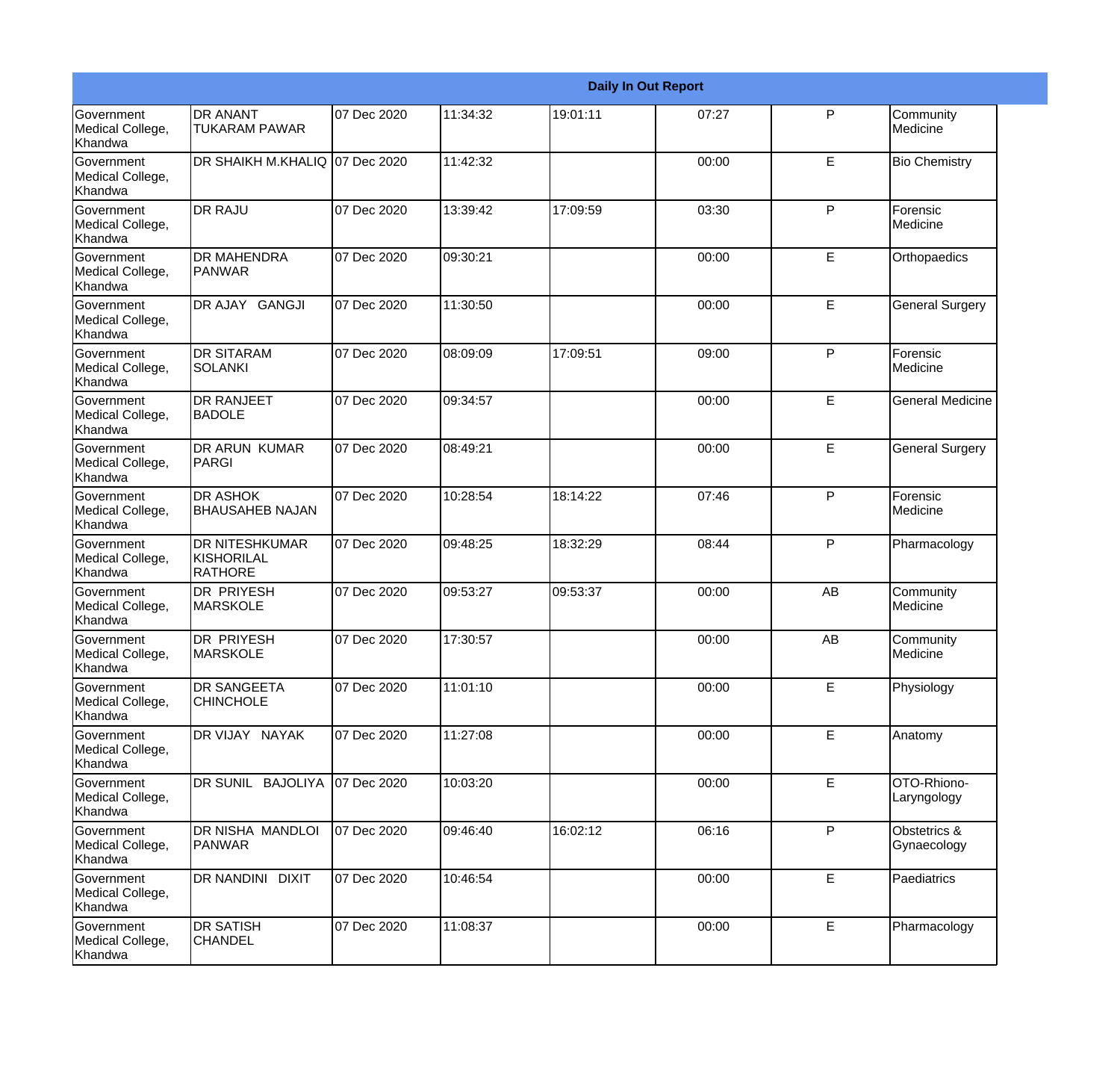| Professor                         | Para Clinical |
|-----------------------------------|---------------|
| Professor                         | Non Clinical  |
| Demonstrator/Tutor Para Clinical  |               |
| Assistant Professor Clinical      |               |
| Professor                         | Clinical      |
| Demonstrator/Tutor Para Clinical  |               |
| Assistant Professor Clinical      |               |
| Assistant Professor Clinical      |               |
| Associate Professor Para Clinical |               |
| Demonstrator/Tutor Para Clinical  |               |
| Associate Professor Para Clinical |               |
| Associate Professor Para Clinical |               |
| Demonstrator/Tutor Non Clinical   |               |
| Associate Professor Non Clinical  |               |
| Assistant Professor Clinical      |               |
| Associate Professor Clinical      |               |
| Assistant Professor Clinical      |               |
|                                   |               |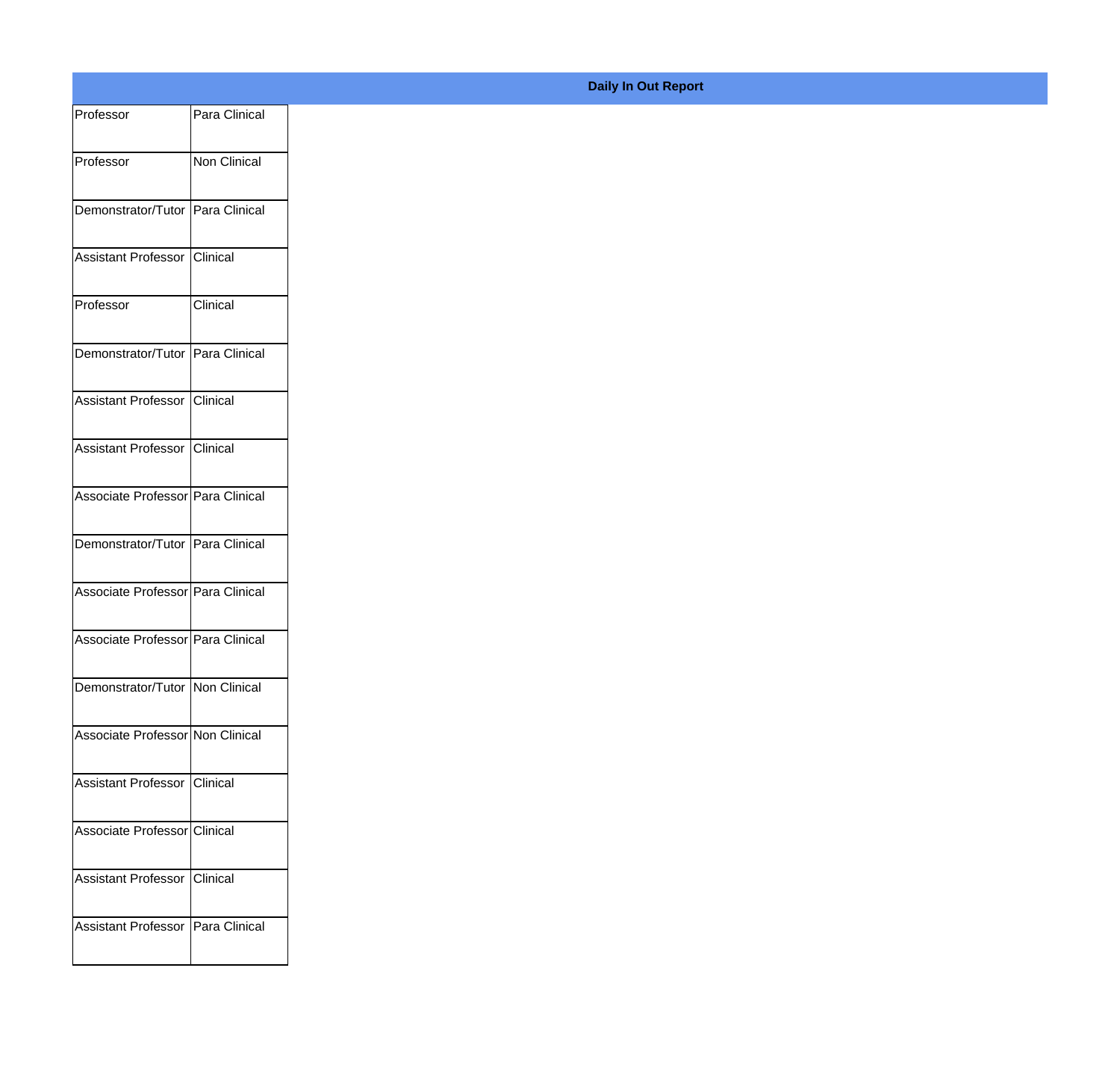|                                            | <b>Daily In Out Report</b>              |                     |           |          |       |   |                      |  |
|--------------------------------------------|-----------------------------------------|---------------------|-----------|----------|-------|---|----------------------|--|
| Government<br>Medical College,<br>Khandwa  | IDR MUKTESHWARI<br>IGUPTA               | 07 Dec 2020         | 11:23:14  |          | 00:00 | E | Pharmacology         |  |
| Government<br>Medical College,<br>Khandwa  | <b>DR PURTI AGARWAL</b><br><b>SAINI</b> | <b>107 Dec 2020</b> | 11:24:07  | 17:24:43 | 06:00 | P | Pathalogy            |  |
| lGovernment<br>Medical College,<br>Khandwa | DR YASHPAL RAY                          | <b>07 Dec 2020</b>  | 11:54:47  |          | 00:00 | E | Anatomy              |  |
| Government<br>Medical College,<br>Khandwa  | <b>DR DEEPIKA</b><br>IPANWAR            | 07 Dec 2020         | 10:45:23  | 16:30:37 | 05:45 | P | <b>Bio Chemistry</b> |  |
| Government<br>Medical College,<br>Khandwa  | <b>DR VISHAL</b><br><b>ITHAKRE</b>      | KUMAR   07 Dec 2020 | 109:45:26 | 16:47:15 | 07:02 | P | Physiology           |  |